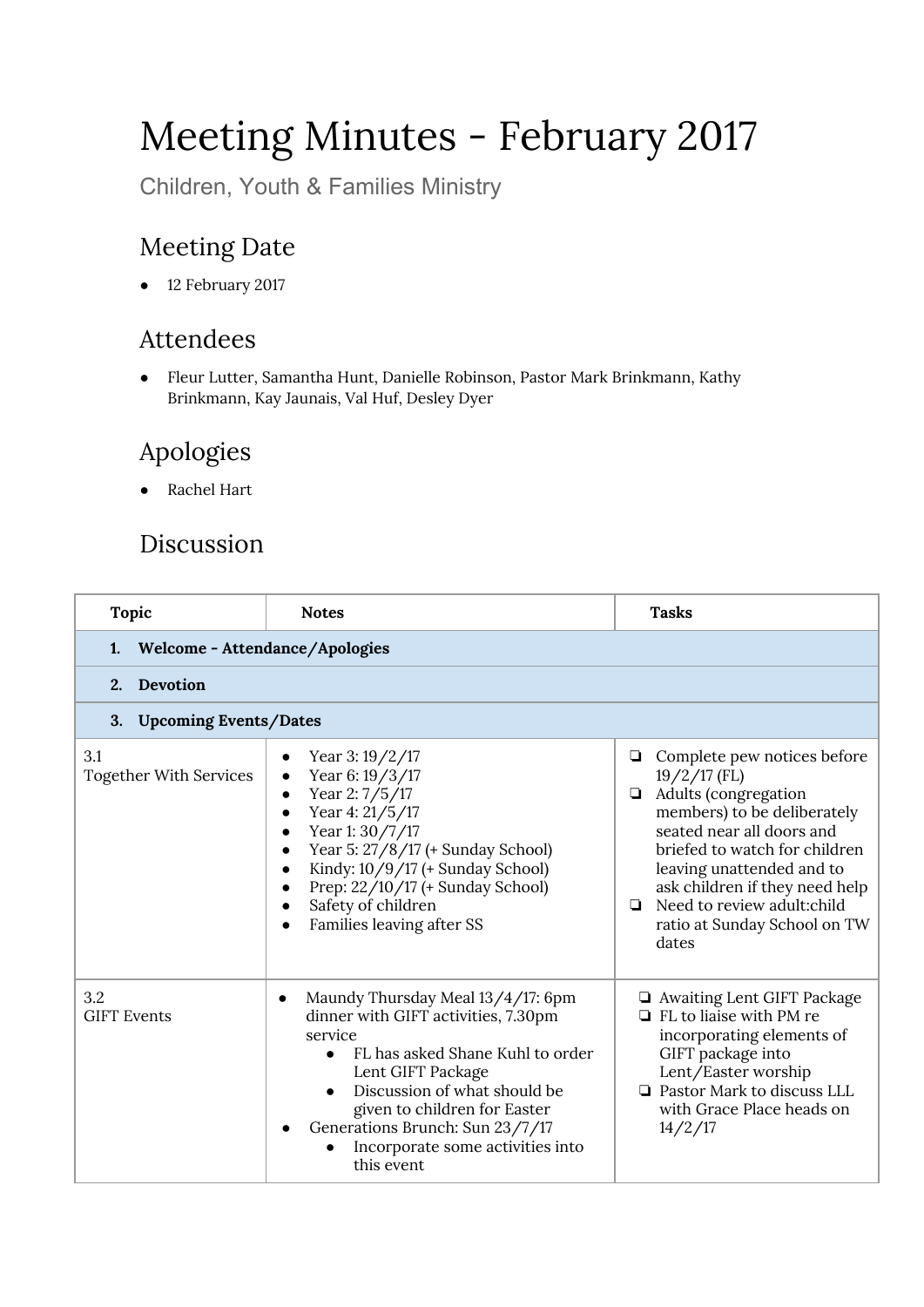|                                            | Longest Lutheran Lunch: 29/10/17<br>May be at College Chapel this<br>year and have more involvement<br>from Primary School and College.<br>Care Team will coordinate this                                                                                                                                                                                           |                                                                                                                                                                                                                                                                                                                              |
|--------------------------------------------|---------------------------------------------------------------------------------------------------------------------------------------------------------------------------------------------------------------------------------------------------------------------------------------------------------------------------------------------------------------------|------------------------------------------------------------------------------------------------------------------------------------------------------------------------------------------------------------------------------------------------------------------------------------------------------------------------------|
| 3.3<br>Family and Friends<br>Picnics       | Sun $29/2/17$ - Attendance $\sim$ 12 adults and<br>5 children<br>Picnics to continue and scheduled for:<br>30/4/17 and 30/7/17 (30/7 may also be<br>TW Year 1)<br>No picnic on 29/10/17 due to Longest<br>Lutheran Lunch<br>Church banner to improve visibility                                                                                                     | FL to collect church banner<br>❏<br>from DR office before next<br>picnic                                                                                                                                                                                                                                                     |
| 3.4<br>Workshops                           | Elevations Training: 18/3/16<br>$\bullet$<br>So far FL, KJ, KB & PM attending<br>(need to register)<br>Church will pay<br>KJ liaising with Grow Ministries re other<br>$\bullet$<br>training opportunities                                                                                                                                                          | Encourage others to attend<br>⊔<br>Attendees to email Shane<br>▫<br>Kuhl who will complete<br>registrations<br>$\Box$ KJ, FL & KB to liaise with<br>each other and contact<br>Rachael Schilling re holding<br>a seminar as a Congregation<br>Forum on CYFM on 23 April<br>(or was it July??as part of<br>generations brunch) |
| 3.5<br><b>Mainly Music</b>                 | Update from DR:<br>Approval expected next week<br>Scheduled to start on 20/4/17                                                                                                                                                                                                                                                                                     | Some type of celebration to<br>❏<br>be held at church by 23/4                                                                                                                                                                                                                                                                |
| 4. Sunday School                           |                                                                                                                                                                                                                                                                                                                                                                     |                                                                                                                                                                                                                                                                                                                              |
| 4.1<br>Roster                              | DR has completed and distributed SS<br>$\bullet$<br>roster for 2017 (last date 26/11/17)                                                                                                                                                                                                                                                                            | Need further discussion on<br>how to promote SS and how<br>to remove barriers to<br>families coming to Grace<br>Church                                                                                                                                                                                                       |
| 4.2<br>Curriculum                          | DR has completed and distributed<br>$\bullet$<br>Church and Kindergarten Christian<br>curriculum for Term 1 2017<br>KB highlighted that some of the children<br>$\bullet$<br>are ready for something targeted at<br>older age group                                                                                                                                 | KB to explore options for the<br>❏<br>older children                                                                                                                                                                                                                                                                         |
| 5. Cradle Roll                             |                                                                                                                                                                                                                                                                                                                                                                     |                                                                                                                                                                                                                                                                                                                              |
| 5.1<br>Cradle Roll Update<br>- Faith Trail | Re-name to 'Faith Trail'<br>$\bullet$<br>Nothing has progressed in this space<br>$\bullet$<br>Is VH still interested in roleDR was<br>$\bullet$<br>going to touch base?<br>If VH involved in Cradle Roll would be<br>$\bullet$<br>beneficial to attend CYFM meetings<br>KJ has volunteered to team up with one<br>$\bullet$<br>of CYFM team members to take on this | FL to oder Faith Trail<br>▫<br>Milestone resources<br>DR to talk with VH re interest<br>Q.<br>in continuing with this<br>project given that it going to<br>be bigger than original<br>concept.<br>FL & KJ to go through faith<br>❏                                                                                           |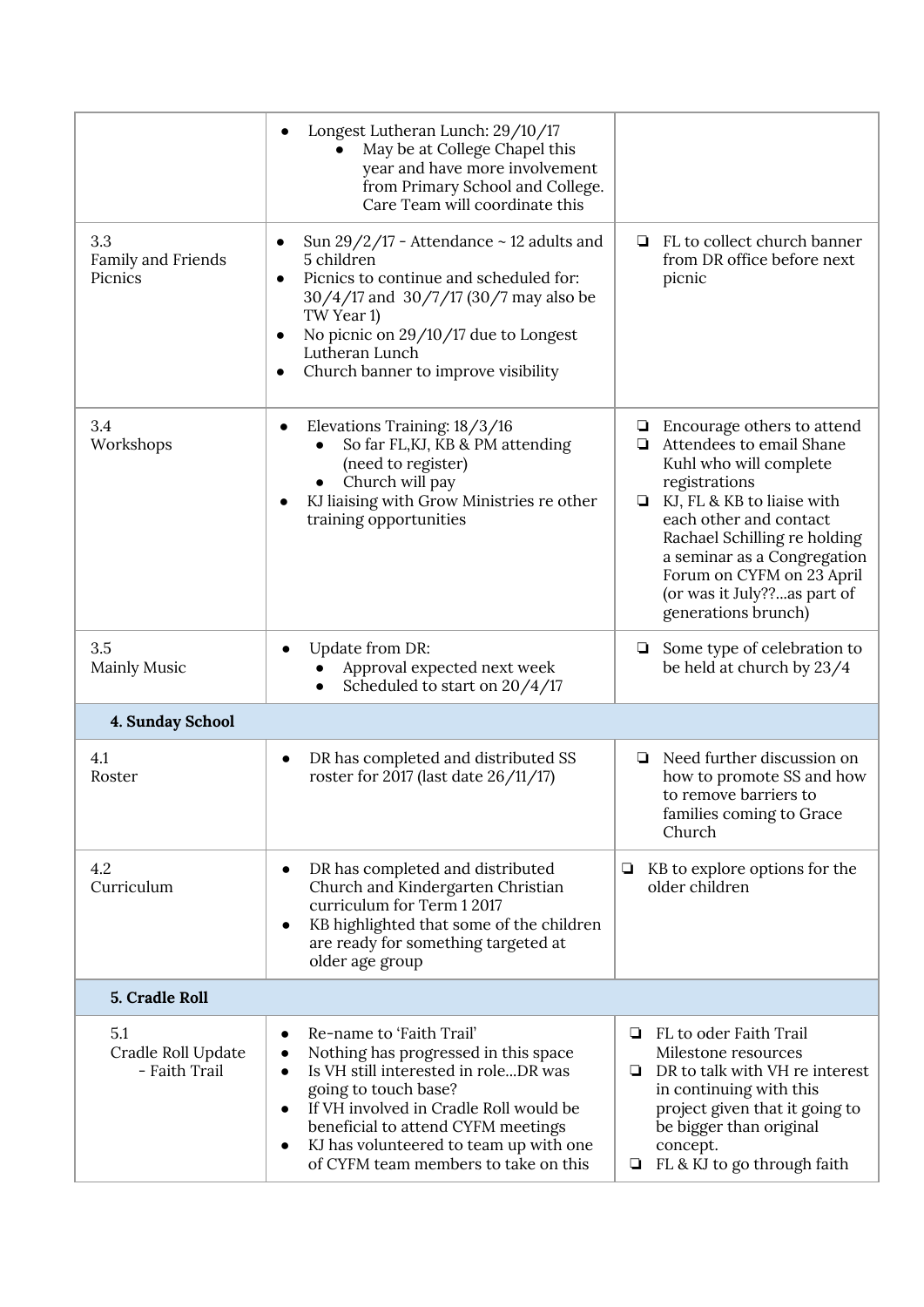|                                                     | role if VH no longer interested.                                                                                                                                                                                                                                                                                                                                                                                                               | trail resources once ordered<br>and tease out what elements<br>we may usereport back to<br><b>CYFM</b> team<br>Recruit additional people to<br>□<br>work on this                                                              |
|-----------------------------------------------------|------------------------------------------------------------------------------------------------------------------------------------------------------------------------------------------------------------------------------------------------------------------------------------------------------------------------------------------------------------------------------------------------------------------------------------------------|-------------------------------------------------------------------------------------------------------------------------------------------------------------------------------------------------------------------------------|
| 6. Youth Group                                      |                                                                                                                                                                                                                                                                                                                                                                                                                                                |                                                                                                                                                                                                                               |
| 6.1<br>Youth Group                                  | What is happening in this space?                                                                                                                                                                                                                                                                                                                                                                                                               | PM to report back<br>⊔                                                                                                                                                                                                        |
| 7. Communication with Congregation                  |                                                                                                                                                                                                                                                                                                                                                                                                                                                |                                                                                                                                                                                                                               |
| 7.1<br><b>CYFM Noticeboard</b>                      | Feedback - good reference point for<br>$\bullet$<br>families<br>Informed that font too small in some<br>$\bullet$<br>parts                                                                                                                                                                                                                                                                                                                     | FL to continue updating<br>О                                                                                                                                                                                                  |
| 7.2<br>FB page                                      | How do we see this being utilised<br>Currently:<br>$\bullet$<br>• Who looks at it<br>Future possibilities:<br>Administrators: DR, FL, EG                                                                                                                                                                                                                                                                                                       | Needs further discussion<br>❏                                                                                                                                                                                                 |
| <b>8. CYFM Resources</b>                            |                                                                                                                                                                                                                                                                                                                                                                                                                                                |                                                                                                                                                                                                                               |
| 8.1<br>'Grow Together'<br><b>Family Newsletters</b> | Review of Grow Together newsletter:<br>$\bullet$<br>Was it well received?<br>Did we order too many/too few?<br>Was it distributed in the Grace<br>Places?<br>Will we continue to order?<br>Were the church and SS flyers<br>distributed with the newsletter?<br>Consider also including the<br>'Growing Faith at Home' resource<br>and user guide                                                                                              | Continue to order - DR to<br>❏<br>please order for rest of year<br>if possible<br>Give out at TW Year 6<br>◘                                                                                                                  |
| 8.2<br>Growing Faith at<br>Home                     | This is an underutilised resource<br>$\bullet$<br>Strategies to improve utilisation:<br>$\bullet$<br>Periodically provide instruction to<br>the congregation on how to use. DR<br>did this last year? quarterly?<br>Distribute 'User guide'<br>Could PM make reference to<br>elements of each week's 'Growing<br>Faith at Home' in sermon?<br>Parent workshops on growing faith at<br>home at the school - PM would like to<br>explore further | User Guide and colour<br>❏<br>copies of GFH to be given out<br>on TW days<br>Info should be sent to<br>◘<br>Bible Study leaders - will this be<br>Elkes role?<br>FL to send resources to<br>❏<br>PM for together with Y3<br>❏ |
| 8.3<br>Welcome packs                                | Specific family welcome pack<br>$\bullet$<br>Grow together newsletter<br>Introduction to Growing faith home<br>$\bullet$<br>resource                                                                                                                                                                                                                                                                                                           | Not discussed                                                                                                                                                                                                                 |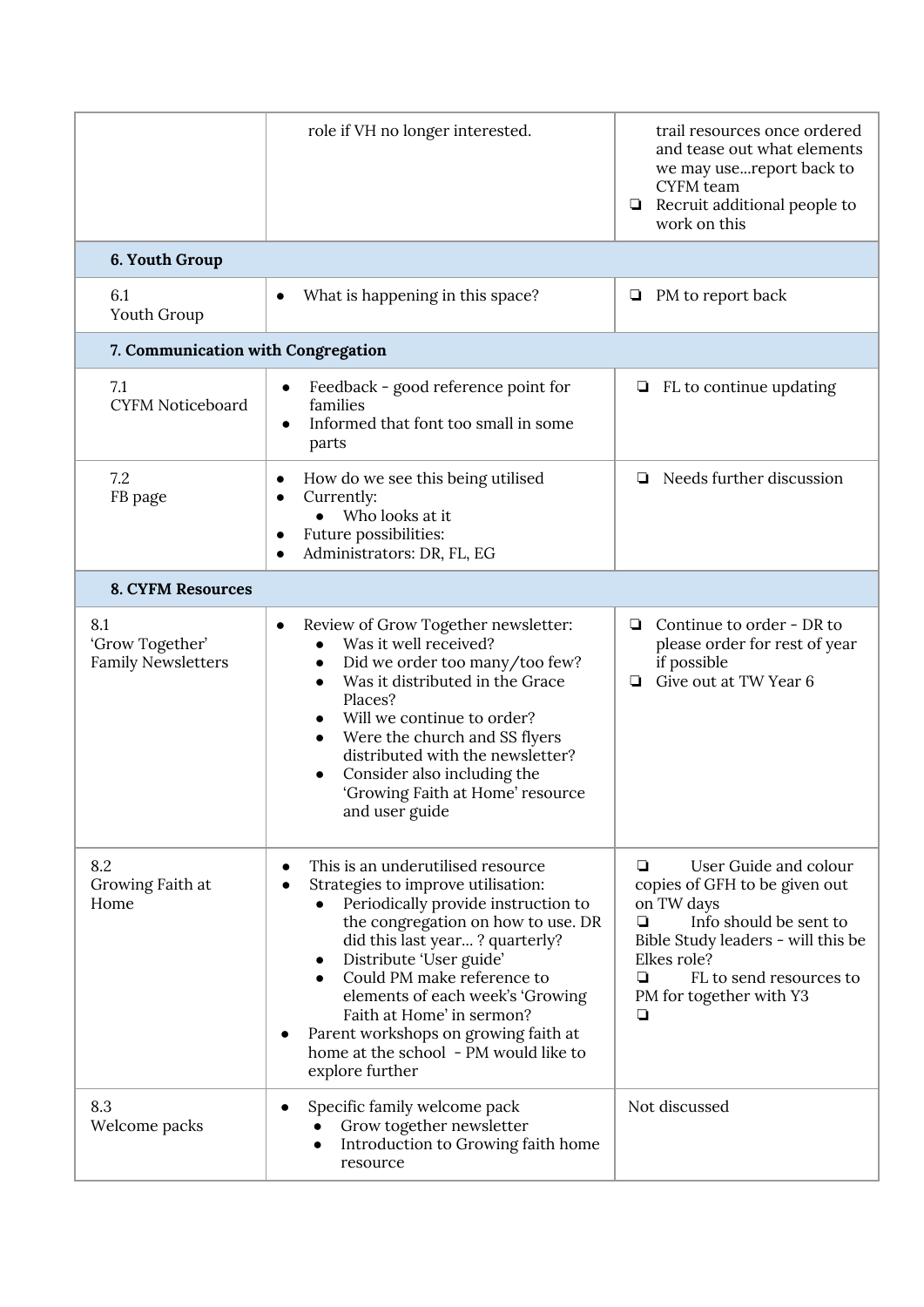|                                                            | Matthias Media tracts                                                                                                                                                                                                                                                                            |                                                                                                                                                                                                                             |
|------------------------------------------------------------|--------------------------------------------------------------------------------------------------------------------------------------------------------------------------------------------------------------------------------------------------------------------------------------------------|-----------------------------------------------------------------------------------------------------------------------------------------------------------------------------------------------------------------------------|
| 8.4<br><b>CYFM Library</b>                                 | Consider making CYFM resources<br>$\bullet$<br>available for loan (What's in the Bible<br>DVD series, books, board games)<br>? Library trolley for wheeling out under<br>$\bullet$<br>church verandah after worship                                                                              | Not discussed                                                                                                                                                                                                               |
| 8.5<br><b>CYFM Budget for</b><br>Purchasing                | No budget has been submitted for<br>2017/2018<br>Budget items for consideration<br>New foam play mat for verandah area<br>of church<br><b>Mainly Music</b><br><b>Grow Together Newsletters</b><br>$\bullet$<br><b>Faith Trail Milestone Resources</b><br>Activity bag items (need revamping)     | PM and DR informed that<br>▫<br>these items have been<br>budgeted for and we can<br>proceed to make purchases<br>as required                                                                                                |
| 9. General Business                                        |                                                                                                                                                                                                                                                                                                  |                                                                                                                                                                                                                             |
| 9.1<br>CYFM meeting dates<br>for 2017                      | Danielles involvement in CYFM - to play<br>$\bullet$<br>a consultative role.<br>To plan a day CYFM meeting to work<br>$\bullet$<br>through agenda items that are<br>overlooked each meeting due to time<br>constraints. Determine goals/direction<br>for 2017 and beyond.<br>$\bullet$           | PM to check dates he is<br>❏<br>available for big meeting<br>$\Box$                                                                                                                                                         |
| 9.2<br>Distribution list for<br>meetings and minutes       | FL, PM, KB, DR, SH, RH, KJ, DD                                                                                                                                                                                                                                                                   | Not discussed                                                                                                                                                                                                               |
| 9.3<br>Bibles distributed to<br>Primary School<br>students | Currently NIV readers version at TWY3<br>$\bullet$<br>Discussion at Ministry Meeting on<br>$\bullet$<br>1/2/17 possibility of having a younger<br>reader's version given in prep (e.g. Jesus<br>Storybook Bible) and an app given in Y4<br>(supported by instruction at school on<br>how to use) | Not discussed<br>❏<br>FL to liaise with TM<br>❏                                                                                                                                                                             |
| 9.4<br>Facilities                                          | Outside seating under verandah - none<br>$\bullet$<br>in shade. Utilised most by elderly and<br>those with ailments/disability. Very hot.<br>Still not a family friendly environment<br>$\bullet$<br>No fence<br>Outdoor play area<br>$\bullet$                                                  | Not discussed                                                                                                                                                                                                               |
| 10. Next Meeting                                           |                                                                                                                                                                                                                                                                                                  |                                                                                                                                                                                                                             |
|                                                            |                                                                                                                                                                                                                                                                                                  | A Saturday meeting is to be<br>❏<br>scheduled with unlimited<br>time to discuss all issues and<br>put systems in place so that<br>less meetings are necessary.<br>Aim for 4 meetings per year<br>after this. Determine CYFM |